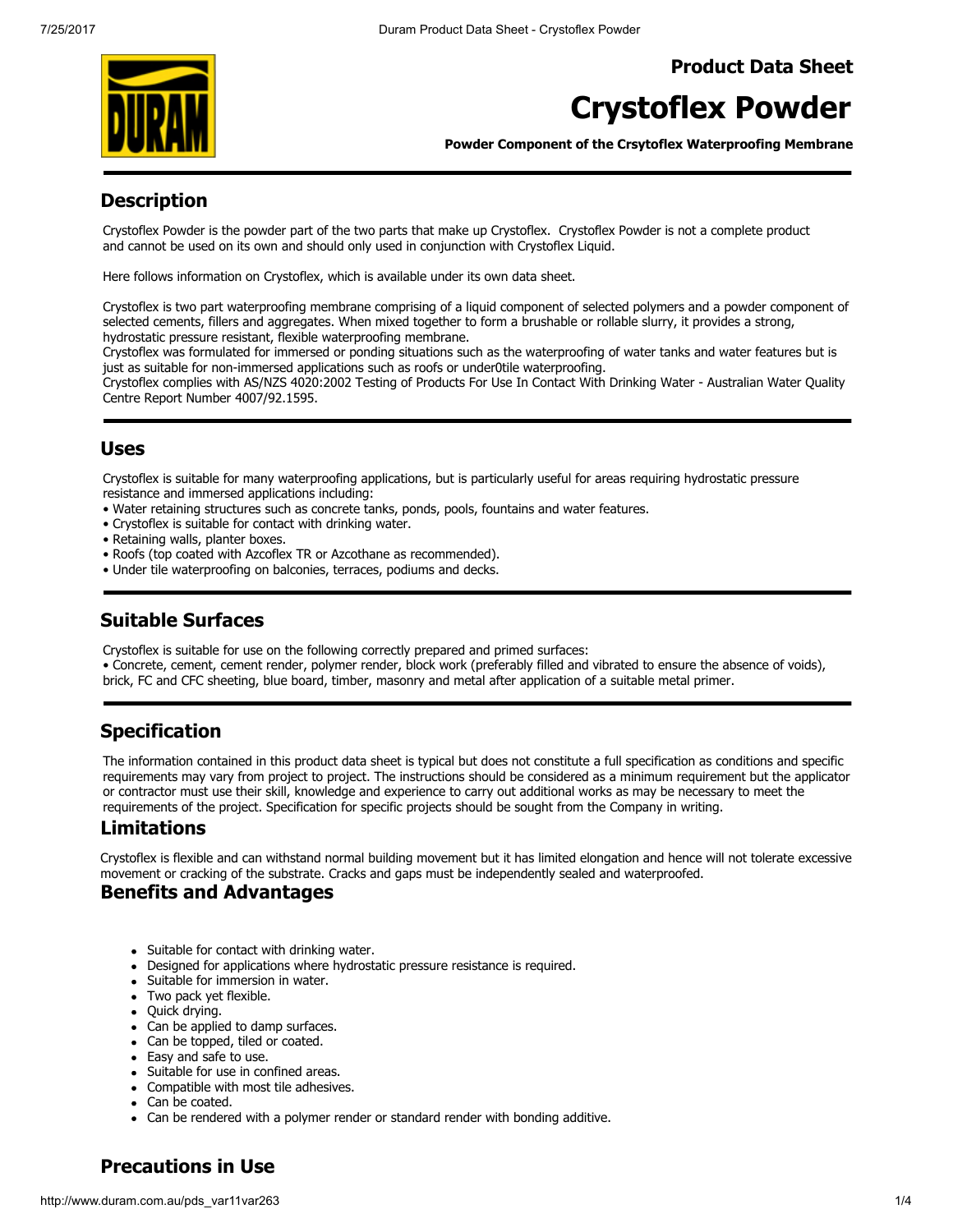The product is considered low risk if used properly as intended. Observe safety precautions on packaging and MSDS. Powder contains cement and until fully wet the inhalation of powder dust should be avoided and the wearing of a suitable mask is recommended. The use of rubber gloves and eye protection is recommended.

## Priming and Surface Preparation

Good preparation is essential. Surfaces must be sound, stable, dry, clean and free of dust, loose, flaking, friable material and substances that may diminish adhesion.

» Exposed reinforcing steel must be treated for rust and coated with suitable anti-corrosive and anti-rust treatments (as for concrete spalling).

» Concrete surface that is rough, pitted, contains blow-holes and honey-combed areas must be suitably filled with high tensile strength, non-shrink mortar and allowed to fully cure.

»Block work, which should have been properly filled with concrete and vibrated to ensure that no voids are present within the block work, must be properly pointed up.

» Metal sheeting should be treated for rust and coated with a suitable metal primer.

» Blow-holes in concrete should be coated with Duram Primeseal and then filled with a mix of Primeseal with 30% added clean water and a high tesnsile strength, non-shrink mortar.

#### Priming

Surfaces should be suitably primed with Duram Primeseal applied at no less than 1 Lt per  $4m<sup>2</sup>$  and allowed to dry. Excessively porous, friable and dusty surfaces may require an additional priming coat. The primed surfaces should have a solid, opaque, offwhite appearance. Please refer to the product data sheets of the stated primer. Allow primer to fully dry. Crystoflex liquid diluted 10% with clean water may be used as a primer for non-critical or undemanding applications (although Primeseal is preferred) applied at 3 to 4 m<sup>2</sup> per Lt and allowed to dry. Note that this method does not provide hystrostatic or evaporation of entrapped moisture from the substrate protection.

Timber (particularly particle board which should receive two priming coats), roofs and negative surfaces must be primed with Duram Primeseal.

Primers may be applied to slightly damp surfaces (but free from ponded or running water) which must become dry to allow the product to dry. Application to damp surface is not recommended as curing will be longer than had the surface been allowed to initially dry.

Excessively porous surfaces may require an additional coat of primer.

### Detailing Preparation

#### Corners

Apply an adequate flexible polyurethane sealant, in accordance the manufacture's instruction and tool off to form a solid, coved 45º fillet extending at least 10mm on to the adjacent surfaces. Apply the Duram membrane directly over the sealant and on the adjacent surfaces.

Alternatively, to corners of large cementitious tanks a high tensile strength, non-shrink mortar or Duram Crystoflex should be applied to form a fillet thereby eliminating 90 degree angles.

For Additional waterproofing protection the following additional steps should be taken:

Lay a strip of Duram Leak-Seal Tape (stick-stick, butyl mastic waterproofing membrane with a polyester backed reinforcing fabric) over the cured polyurethane sealant (as described above) pressing it firmly on the surface. Apply the Duram membrane directly over the tape and on the adjacent surfaces.

#### Joins, Gaps and Cracks

#### **General**

Joins, gaps, cracks and around penetration should be suitably filled and sealed with an appropriate elastomeric sealant, preferably a polyurethane sealant, and allowed to cure.

Recommendation: The movement of small cracks should not be underestimated and should be at least covered with a flexible polyurethane sealant or additional coats of membrane.

### Large or Live Cracks

Large cracks should be routed out to form a 'V' and then filled and sealed with a polyurethane waterproof joint sealant as per the manufacturer's instructions. The sealant should be finished slightly proud of the surface and allowed to cure.

After priming, as required, lay a strip of Duram Leak-Seal Tape over the join or crack pressing it firmly on to the substrate. The Duram membrane is then applied directly to the Duram Leak-Seal Tape and extending at least 75mm on to the adjacent surfaces.

### Joins - Particularly in CFC Sheeting and Timber Sheeting

Ideally the sides of the sheets should be fully coated with a flexible polyurethane waterproof joint sealant prior to butting the sheets together.

If not, the joins should be suitably filled and sealed with an appropriate elastomeric polyurethane waterproof sealant and finished flush with or preferably slightly proud of the surface and allowed to cure.

After priming, as required, lay a strip of Duram Leak-Seal Tape over the join, pressing it firmly on to the substrate. The Duram membrane is then as described under 'Large or Live Cracks'.

## Application

#### Mixing

• Mixing should be done with a mechanical stirrer - hand mixing may not be sufficient. Whilst stirring, the powder should be slowly added to the liquid. Stir until the mix is smooth, lump free and homogenous. The product's viscosity should be suitable for horizontal and vertical surfaces but the thickness can be increased by the addition of no more than 5% of Crystoflex powder by weight.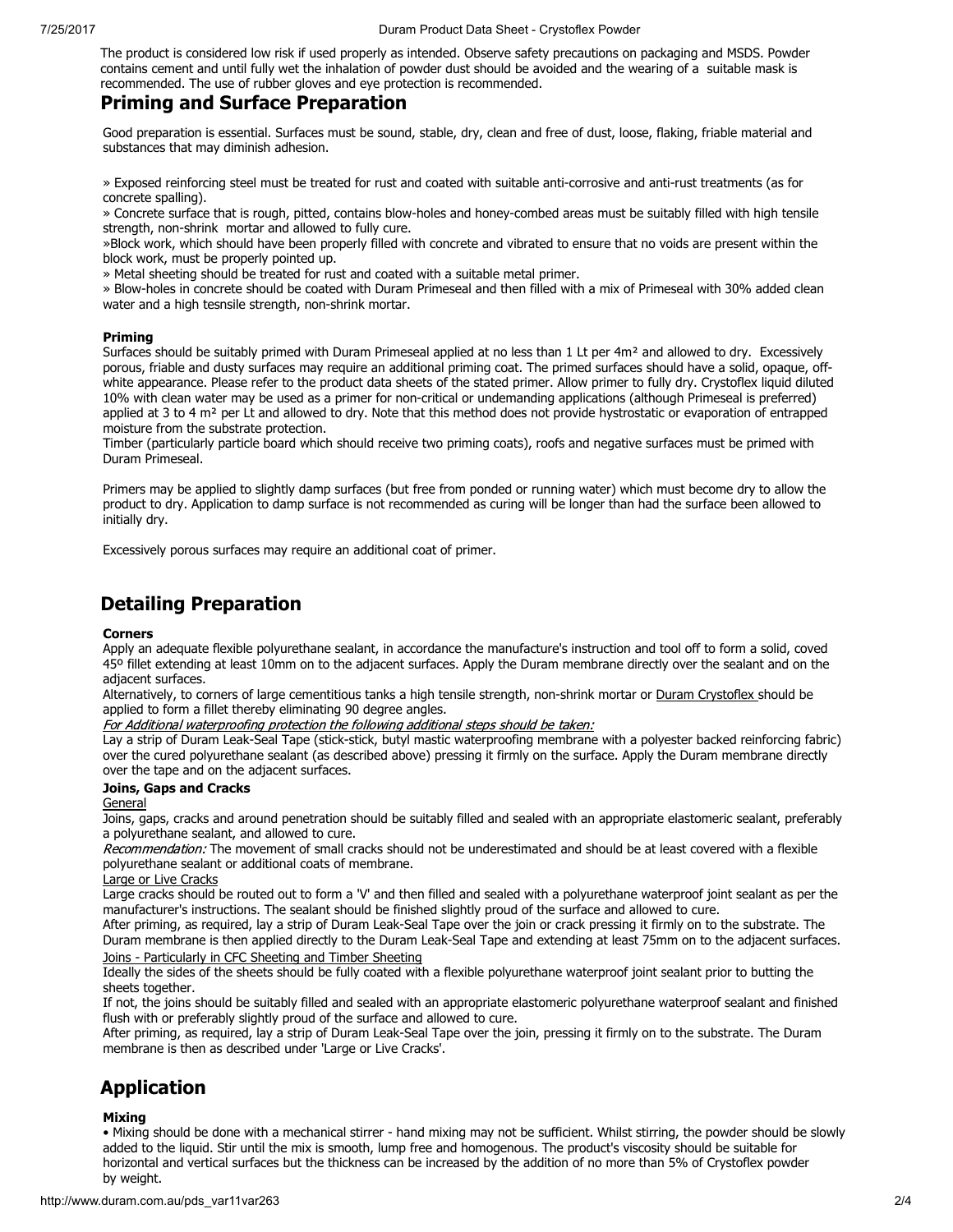• If mixture sets before use, do not try to reconstitute by adding water or more liquid. This product should be discarded.

Application is usually by brush or roller. The final dry film thickness should be at least 1.5mm to 3mm depending upon the waterproofing requirement applied. Each coat should be applied at approximately 1mm wet film thickness - in 2 to 3 coats. Allow previous coat to fully cure / dry before applying the next. In confined areas such as tanks, the humidity in the tank may inhibit proper curing and artificial ventilation (preferably warm air) should be blown into the tank.

#### Application

• Small ponds, fountains, retaining wall, roofs, concrete slabs: Apply a minimum of two coats to give a dry film thickness of at least 1.5mm .

• Large tanks: Apply a minimum of three coats to give a dry film thickness of at least 2mm.

• Swimming pools: Apply a minimum of three coats to give a dry film thickness is at least 2.5mm. The membrane should be

suitably rendered with a suitable bonding agent incorporated in the render then tiled with a tile adhesive designed for immersion.

#### Coverage

The stated average coverage rate may vary depending upon type, condition, porosity, texture of the surface and application technique.

Usually 1 kg per m<sup>2</sup> per coat applied in a minimum of 2 coats and 3 for demanding applications.

### Colours

Crystoflex Powder is greyish in colour.

### Drying and Curing

Drying and curing of the product is affected by type, dryness and porosity of the surface, temperature, humidity, ventilation, climate conditions and application technique and therefore drying and curing can only be given as a guide.

Typically at 23ºC and RH of 50%:

- » Touch dry: 2 to 4 hours.
- » Set: 4 to 6 hours.
- » Dry / cure: 12 to 24 hours.

In confined areas such as tanks, the humidity in the tank may inhibit proper curing and artificial ventilation (preferably warm air) should be blown into the tank.

#### Storage

Product should be stored in cool, dry area. Do not use if bag is damaged.

### Clean Up

If wet, clean water, ensuring run off does not enter the drains. Cured product should be shoveled into suitable containers and disposed of in accordance with local council regulations.

### Tiling, Topping or Top Coating

Crystoflex can be tiled. topped or coated.

- » Tiled: It is compatible with most tile adhesives, preferably two pack mixes or polymer enhanced adhesives.
- » Topped: Can be topped with sand:cement topping, preferably with an added bonding agent.
- » Coated: Prime with Primeseal and then paint or coat.

### Safety & Precautions

Do not inhale powder while mixing. The use of a suitable mask, cement resistant gloves and protective clothing including goggles is recommended.

For full safety data refer to the products Material Safety Data Sheet. Observe precautions as per label.

Issued: 1 May 2012 | Valid to: 31 May 2015

### Conditions of Use and Disclaimer

The information contained in this Material Data Sheet is given in good faith based upon our current knowledge and does not imply warranty, express or implied. The information is provided and the product is sold on the basis that the product is used for its intended purpose and is used in a proper workmanlike manner in accordance with the instructions of the Product Data Sheet in suitable and safe working conditions. Under no circumstances will the Company be liable for loss, consequential or otherwise, arising from the use of the product.

### DURAM PTY LTD ABN 50 612 836 718 The Ultimate in Waterproofing & Protective Coating Technology

Duram Offices: NEW SOUTH WALES: 51 Prince William Drive, Seven Hills, NSW 2147 Tel (02) 9624 4077 Fax: (02) 9624 4079